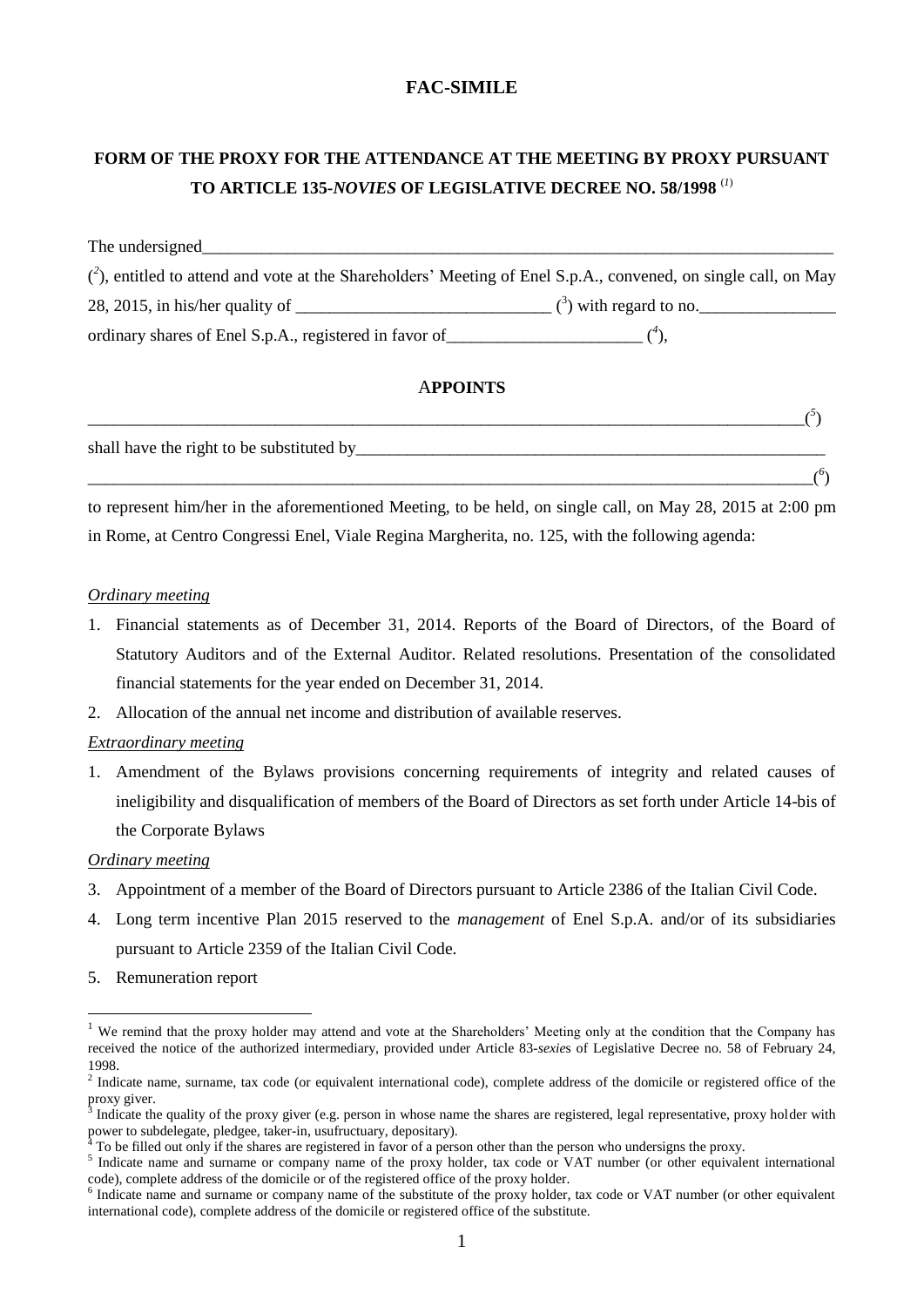## **FAC-SIMILE**

entrusting him/her with the necessary powers to exercise the right to vote, in his/her name and on his/her behalf  $\binom{7}{0}$   $\binom{8}{0}$ .

\_\_\_\_\_\_\_\_\_\_\_\_\_\_\_\_\_\_\_\_\_\_\_\_\_\_\_\_\_\_\_\_\_\_ \_\_\_\_\_\_\_\_\_\_\_\_\_\_\_\_\_\_\_\_\_\_\_\_\_\_\_\_\_\_\_\_\_\_

1

Date and place Signature of the proxy given

<sup>&</sup>lt;sup>7</sup> Please note that, pursuant to Article 118, paragraph 1, lett. c), of the Regulation approved by Consob by resolution no. 11971/1999, as subsequently amended and supplemented, equity interests, for the purposes of the communication obligations regulated by Article 120 of Legislative Decree no. 58 of February 24, 1998, include those shares in relation to which "*the right to vote is granted under a proxy, provided that such right may be exercised in a discretionary manner, without specific instructions from the proxy giver*".

<sup>&</sup>lt;sup>8</sup> Those who are entitled to attend and vote at the Meeting and their proxy holders are kindly requested to take into account the provisions set forth under Article 135-*decies* of Legislative Decree no. 58 of February 24, 1998, on conflict of interest of the proxy holder and of his/her substitutes.